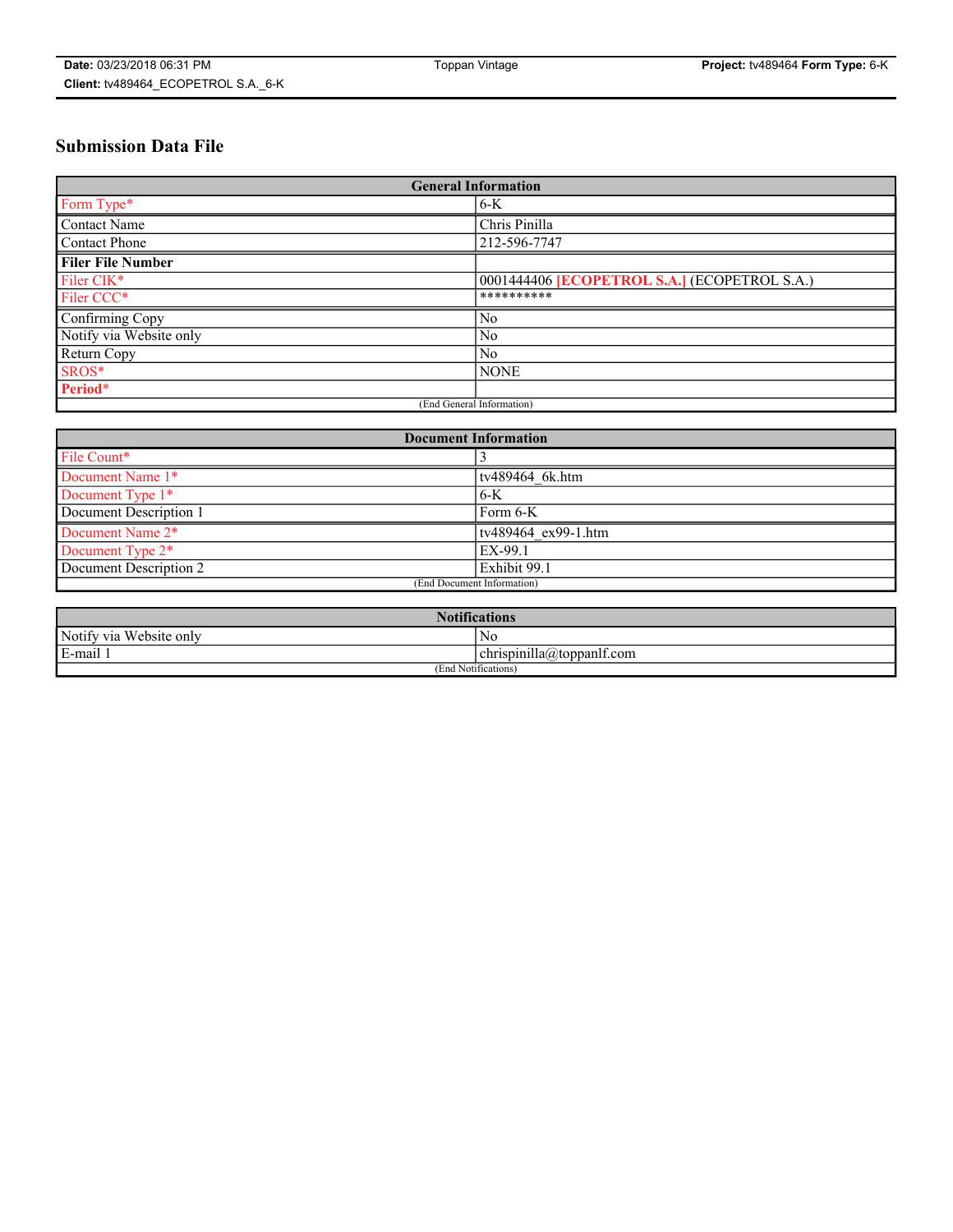### **UNITED STATES SECURITIES AND EXCHANGE COMMISSION Washington, D.C. 20549**

### **FORM 6-K**

### **REPORT OF FOREIGN PRIVATE ISSUER PURSUANT TO RULE 13a-16 OR 15d-16 UNDER THE SECURITIES EXCHANGE ACT OF 1934**

For the month of March, 2018 Commission File Number 001-34175

# ECOPETROL S.A.

(Exact name of registrant as specified in its charter)

N.A.

(Translation of registrant's name into English)

COLOMBIA

(Jurisdiction of incorporation or organization)

Carrera 13 No. 36 – 24 BOGOTA D.C. – COLOMBIA

(Address of principal executive offices)

Indicate by check mark whether the registrant files or will file annual reports under cover of Form 20-F or Form 40-F.

Form 20-F  $\boxtimes$  Form 40-F  $\Box$ 

Indicate by check mark if the registrant is submitting the Form 6-K in paper as permitted by Regulation S-T Rule 101(b)(1)

 $Yes \Box$  No  $\boxtimes$ 

Indicate by check mark if the registrant is submitting the Form 6-K in paper as permitted by Regulation S-T Rule 101(b)(7)

 $Yes \Box$  No  $\boxtimes$ 

Indicate by check mark whether the registrant by furnishing the information contained in this form is also thereby furnishing the information to the Commission pursuant to Rule 12g3-2(b) under the Securities Exchange Act of 1934.

 $Yes \Box$  No  $\boxtimes$ 

If "Yes" is marked, indicate below the file number assigned to the registrant in connection with Rule 12g3-2(b): 82-  $N/A$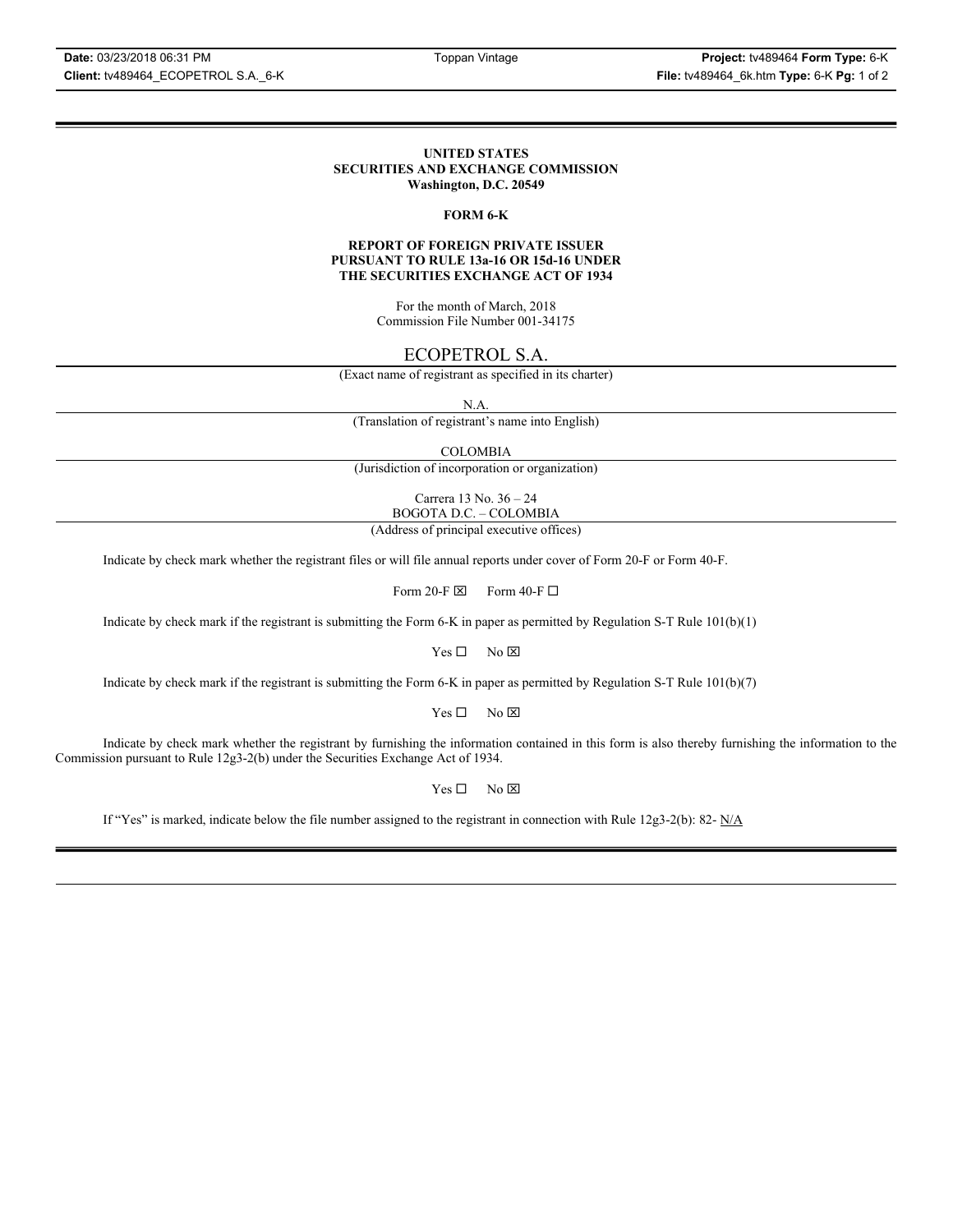### **SIGNATURES**

Pursuant to the requirements of the Securities Exchange Act of 1934, the registrant has duly caused this report to be signed on its behalf by the undersigned, thereunto duly authorized.

Ecopetrol S.A.

By: /s/ María Fernanda Suárez

Name: María Fernanda Suárez Title: Chief Financial Officer

Date: March 23, 2018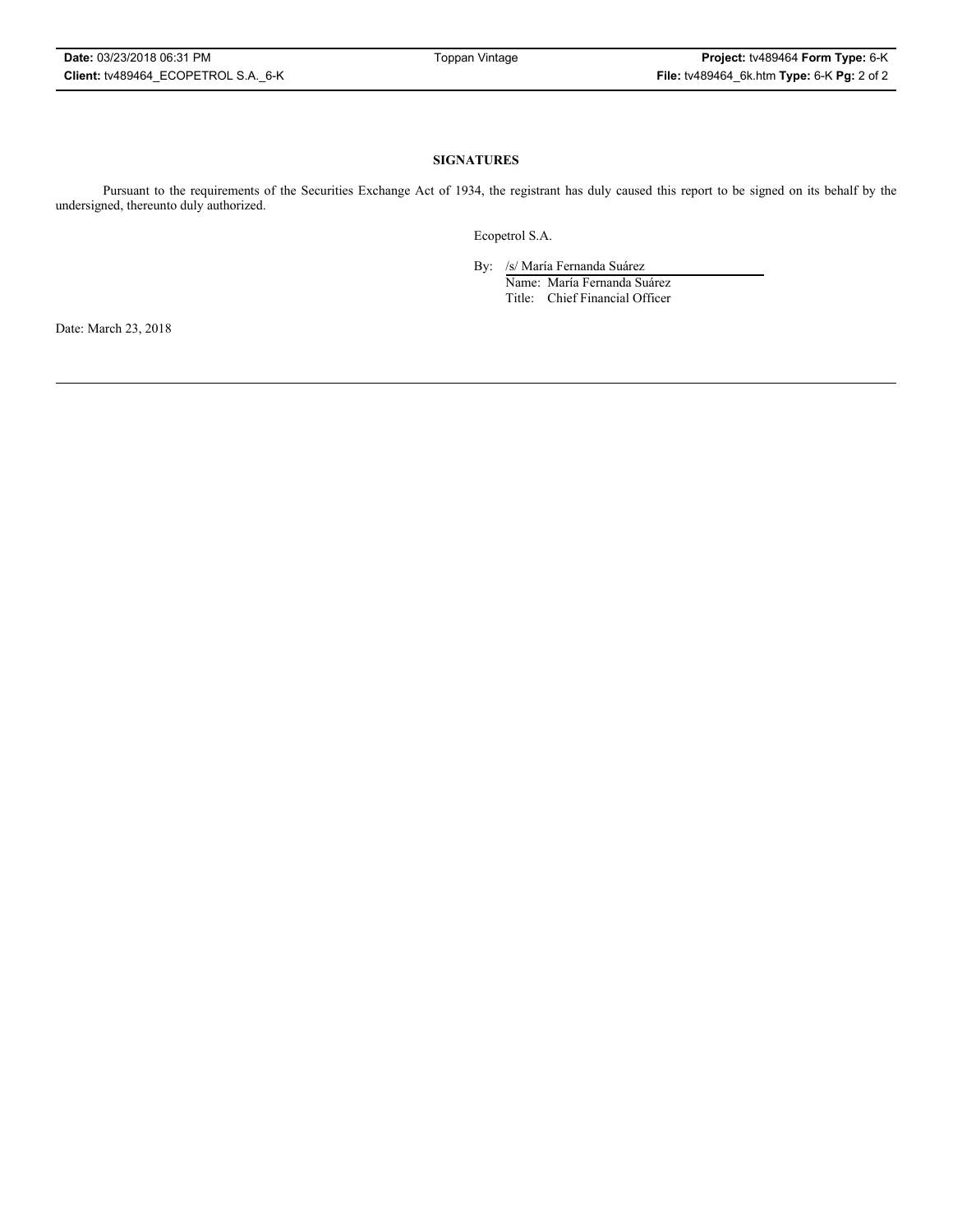**Exhibit 99.1**



## **Decisions of the General Shareholders' Meeting**

Ecopetrol S.A. (BVC: ECOPETROL; NYSE: EC) ("Ecopetrol" or the "Company") announces that, at the General Shareholders' Meeting held on March 23, 2018, the Company's Shareholders approved the following:

1. The plan for distribution of profits, which establishes a distribution of an ordinary dividend per share of eighty-nine Colombian pesos (COP\$89).

The dividend for the minority shareholders will be paid in one installment on April 19, 2018.

The dividend for the majority shareholder, the Colombian State, will be paid in two equal installments on April 19 and September 17, 2018.

2. The appointment of its Board of Directors as follows:

**MATERIAL INFORMATION** 

Non Independent Representatives:

- Director of State Shareholdings from the Ministry of Finance and Public Credit
- x Claudia Isabel González Sánchez

Independent Representatives:

- Mauricio Cabrera Galvis
- Jaime Ardila Gómez
- Carlos Cure Cure
- Joaquín Moreno Uribe
- Jorge Londoño Saldarriaga
- Hernando Ramírez Plazas (postulated by the oil producing departments in which Ecopetrol operates)
- Carlos Gustavo Cano Sanz (postulated by ten (10) minority shareholders with major shareholding)

**3.** The appointment of Ernst & Young Audit S.A.S as the External Auditor for the fiscal year 2018 for the Company.

**Bogotá D.C., March 23, 2018**